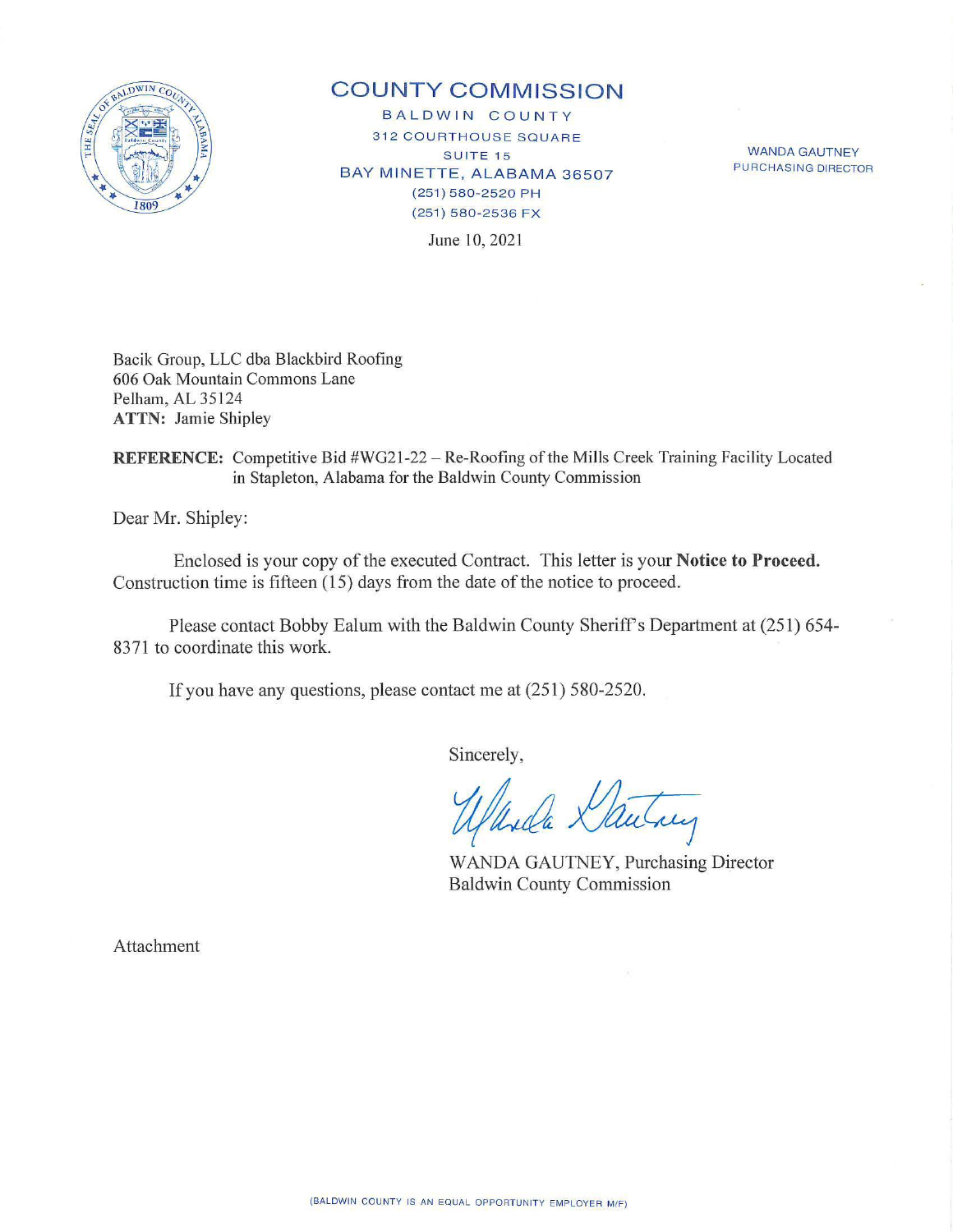State of Alabama (1)

County of Baldwin )

## CONTRACT FOR PROFESSIONAL & CONSTRUCTION SERVICES

This Contract for Professional and Construction Services is made and entered into by and between the County of Baldwin (hereinafter called "COUNTY") acting by and through its governing body, the Baldwin County Commission, and Bacik Group, LLC dba Blackbird Roofing, (hereinafter referred to as "PROVIDER").

## WITNESSETH:

Whereas, at its regular meeting on April 6, 2021, the COUNTY authorized staff to solicit bids for the Re-Roofing of the Mills Creek Training Facility located in Stapleton, Alabama for the Baldwin County Commission; and

Whereas, PROVIDER presented the lowest bid to the COUNTY, and therefore, the COUNTY wishes to retain PROVIDER to provide these services hereinafter set out under the following terms and conditions.

NOW, THEREFORE, in consideration of the premises and the mutual covenants herein contained the sufficiency of which being hereby acknowledged, PROVIDER and COUNTY do hereby agree as follows:

- I. Definitions. The following terms shall have the following meanings:
	- A. COUNTY: Baldwin County, Alabama
	- B. COMMISSION: Baldwin County Commission
	- C. PROVIDER: Bacik Group, LLC dba Blackbird Roofing
- II. Obligations Generally. The COUNTY hereby retains, and the PROVIDER agrees to perform for the COUNTY, those services as hereinafter set forth. This document shall serve as the binding contract for the services of PROVIDER. PROVIDER shall immediately commence performance of the services outlined herein upon full execution of this Contract. All work shall be commenced and completed in a timely manner as, and at the times, herein set out.
- III. Recitals Included. The above recitals and statements are incorporated as part of this Agreement and shall have the effect and enforceability as all other provisions herein.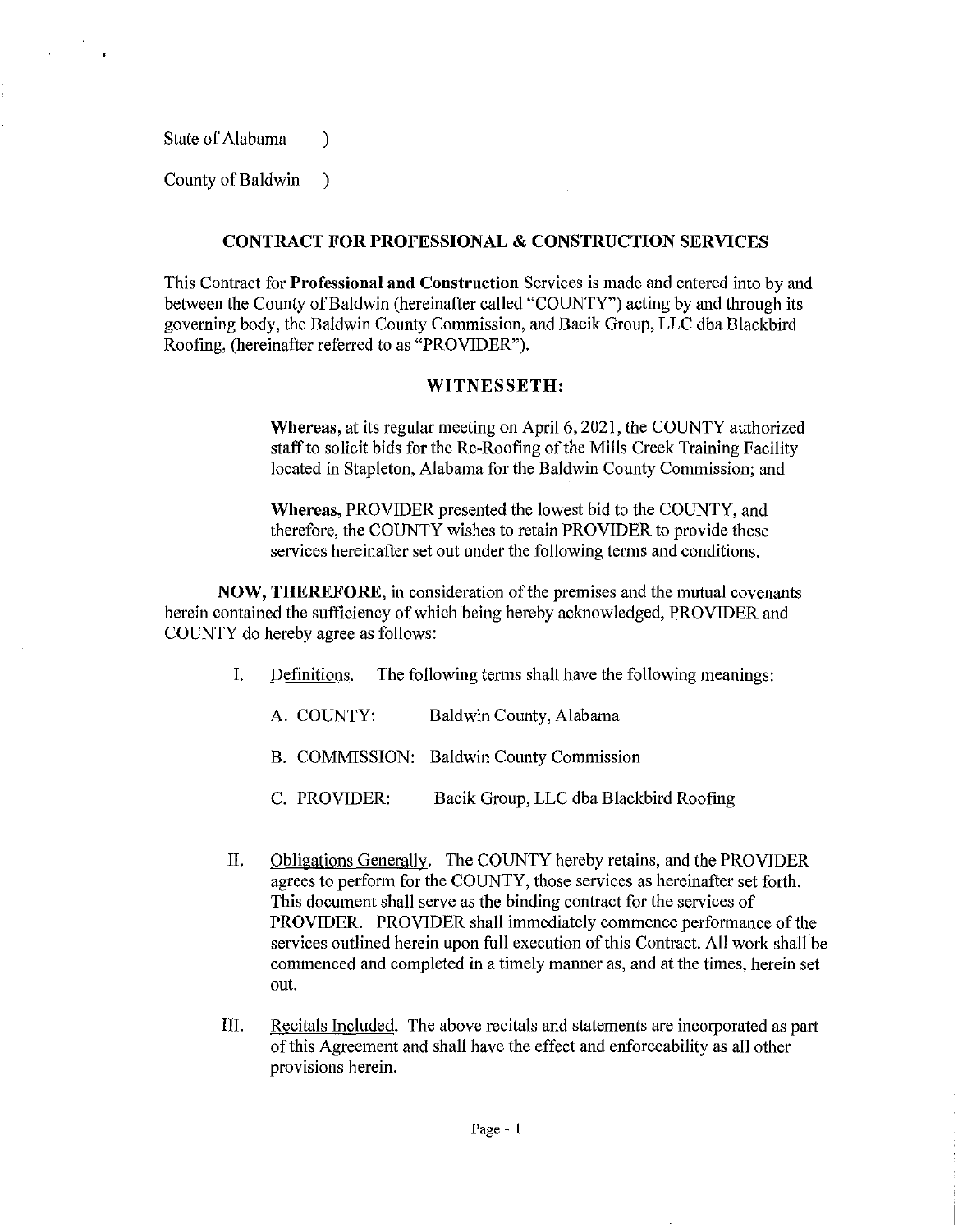- IV. Professional Qualifications. For the purpose of this Contract, the PROVIDER represents and warrants to the COUNTY that it possesses the professional, technical, and administrative personnel with the specific experience and training necessary to provide the professional services required herein.
- V. No Prohibited Exclusive Franchise. The COUNTY neither perceives nor intends, by this Contract, a granting of an exclusive franchise or violation of Art. I, Section 22 of the Alabama Constitution.
- VI. Representation/Warranty of Certifications, Etc. PROVIDER represents and warrants that PROVIDER is presently certified, licensed and otherwise permitted under all necessary and applicable laws and regulations to perform the services herein, and that PROVIDER shall renew, maintain, and otherwise ensure that all such certifications, licenses, and permits are current and valid, without interruption, for and through completion of the services. The representation and warranty aforesaid is a material inducement to the COUNTY in entering this Contract, and the parties agree that the breach thereof shall be deemed material at the County's option.
- VIL Legal Compliance. PROVIDER shall at all times comply with all applicable Federal, State, local and municipal laws and regulations.
- VIII. Independent Contractor. PROVIDER acknowledges that it is an independent contractor, and PROVIDER shall at all times remain as such in performing the services under this Contract. PROVIDER is not an employee, servant, partner, or agent of the COUNTY and has no authority, whether express or implied, to contract for or bind the COUNTY in any manner. The parties agree that PROVIDER shall be solely responsible for and shall have full and unqualified control over developing and implementing its own means and methods, as it deems necessary and appropriate in providing the aforementioned services, and that the COUNTY's interests herein are expressly limited to the results of said services. PROVDIER is not entitled to unemployment insurance benefits, and PROVIDER is responsible for and obligated to pay any and all federal and state income tax on any monies paid pursuant to this Contract.
	- IX. No Agency Created. It is neither the express nor the implied intent of PROVIDER or COUNTY to create an agency relationship pursuant to this Contract. Therefore, the PROVIDER does not in any manner act on behalf of COUNTY and the creation of such a relationship is prohibited and void.
	- X. Unenforceable Provisions. If any one or more of the provisions contained herein shall, for any reason, be held to be invalid, illegal or unenforceable in any respect, then such provision or provisions shall be deemed severable from the remaining provisions hereof, and such invalidity, illegality or unenforceability shall not affect any other provision hereof. This Contract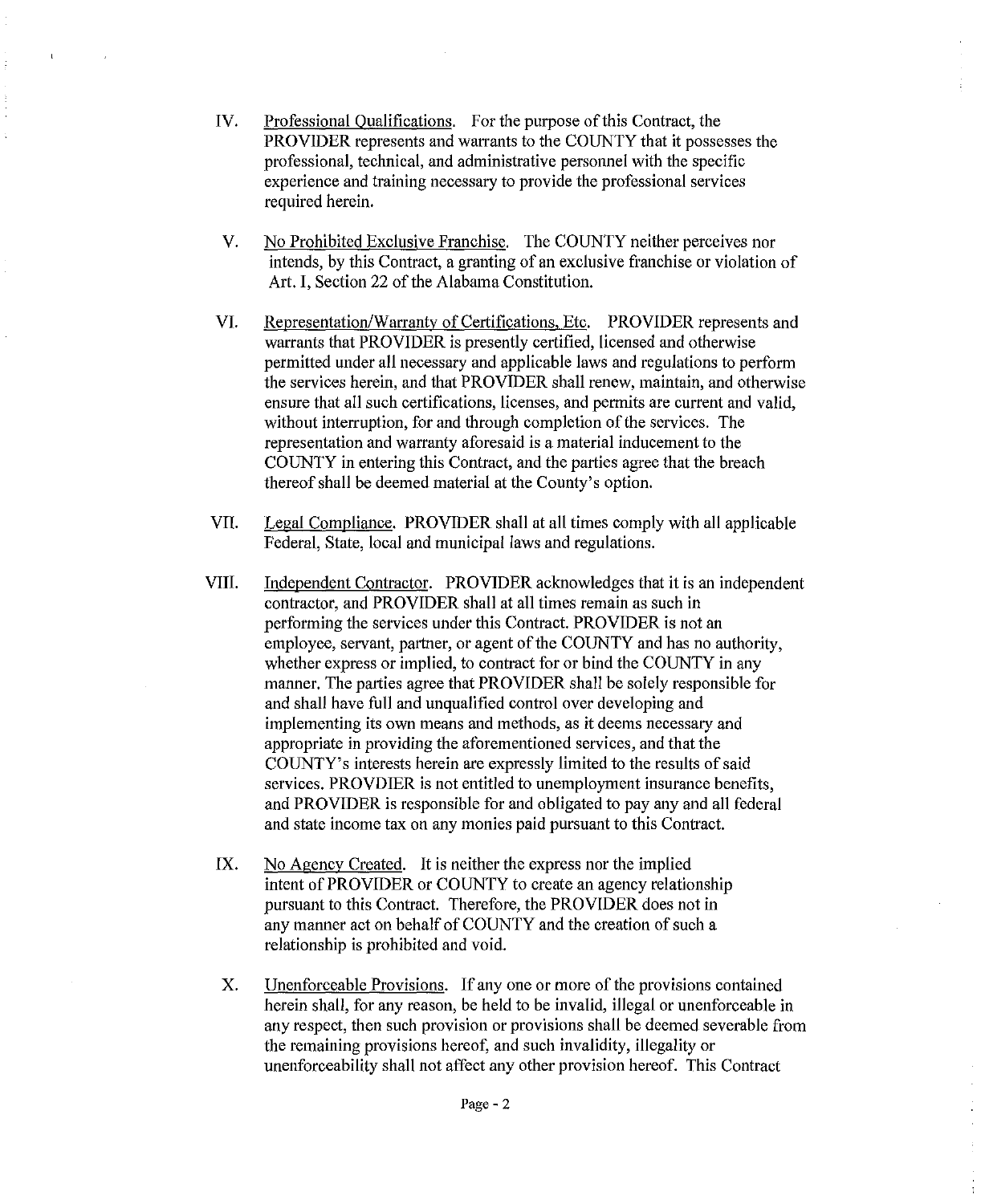Contract. Any and all additional expenditures or expenses of PROVIDER, not listed in full within this Contract, shall not be considered as a part of this Agreement and shall not be demanded by PROVIDER or paid by COUNTY.

XX. Direct Expenses. Compensation to PROVIDER for work shall be paid **\$12,500.00.** Said compensation shall be all inclusive, including without limitation, reimbursement of all cost, incidentals and operating expense associated with those directly engaged in performance of the requested services

 $\bullet$ 

 $\epsilon$ 

XXI. Method of Payment. PROVIDER shall submit invoices to the COUNTY for payment for work performed. Such invoice shall be accompanied by a detailed account of compensation to be paid PROVIDER.

> Payment shall be made by the COUNTY within thirty (30) days of the approval of the invoice submitted by the PROVIDER. The COUNTY agrees to review and approve invoices submitted for payment in a timely manner.

- XXII. Effective and Termination Dates. This Contract shall be effective and commence immediately upon the same date as its full execution and shall terminate upon either the expiration of not more than fifteen (15) days after the Notice to Proceed is given or upon a written notification thereof received by either party within the required ten (10) day period. [Nothing herein stated shall prohibit the parties from otherwise terminating this Contract according to the provisions herein.]
- XXIII. Force Majeure. The Parties hereto shall incur no liability to the other if performance becomes impossible or impracticable by reason on an event or effect that the parties could neither have anticipated nor controlled. This allowance shall include both an act of nature and acts of third parties. Any costs that would otherwise be incurred and/or necessitated by the provisions herein shall be alleviated for either party by such event or effect.
- XXIV. Indemnification. Provider shall indemnify, defend and hold County and its Commissioners, affiliates, employees, agents, and representatives (collectively "County") harmless from and against any and all claims, demands, liabilities, damages, losses, judgments, costs, and expenses including, without limitations, attorneys' fees, for any and all personal injury (including death) and property damage of any kind or nature whatsoever, incurred by, asserted against, or imposed upon County, as a result of or in any manner related to provision of services hereunder, or any act or omission, by Provider. Contractor shall provide the COUNTY with proof of general liability coverage including the COUNTY as an additional insured. This indemnification shall survive the expiration of this Contract.
- XXV. Number of Originals. This Contract shall be executed with three originals, all of which are equally valid as an original.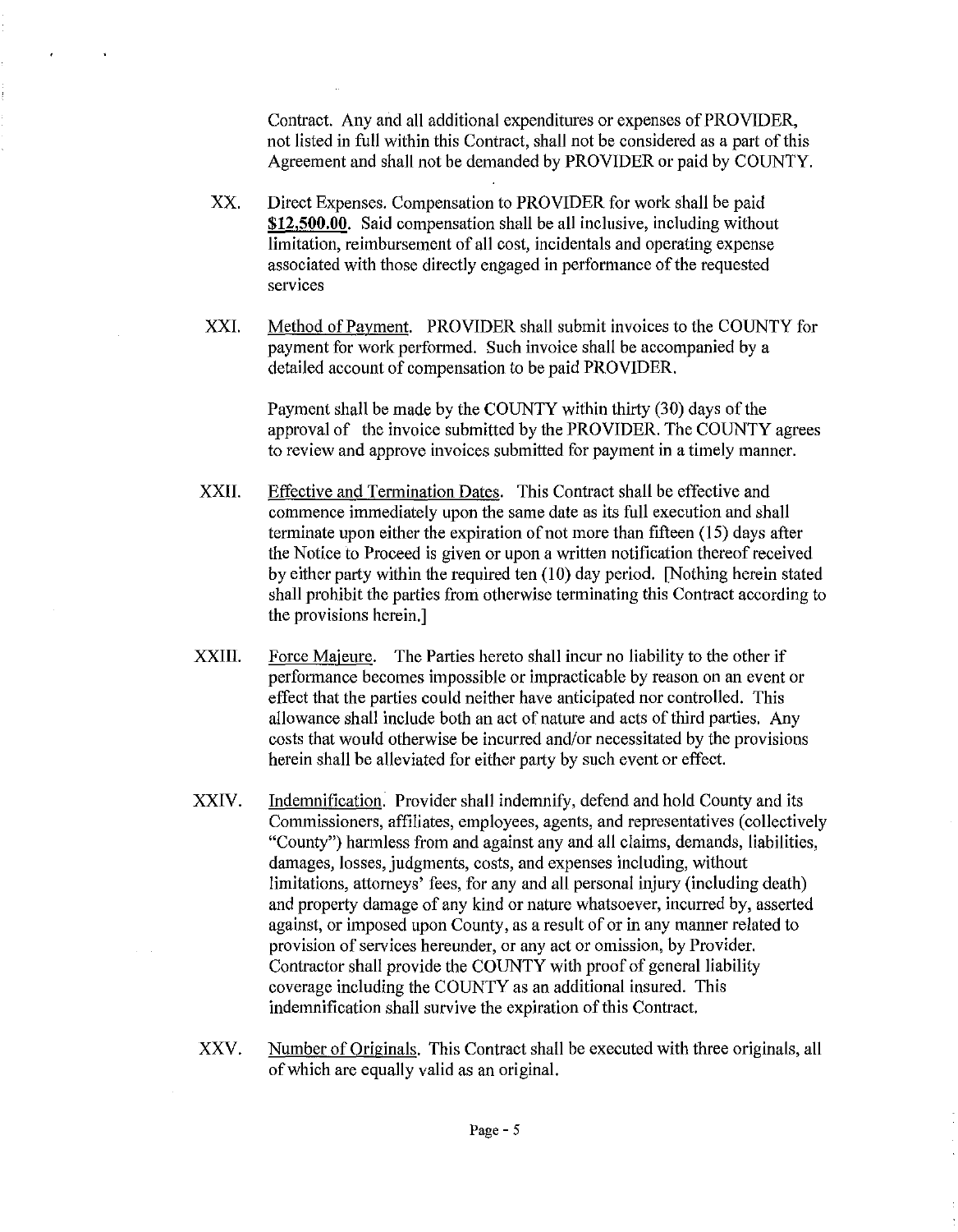- XXVl. Governing Law. This Contract in all respects, including without limitation its formation, validity, construction, enforceability and available remedies, shall be governed by the laws of the State of Alabama, without regard to Alabama conflict of law principles.
- XXVII. Insurance. Prior to performing services pursuant to this Contract, Provider shall carry, with insurers satisfactory to County, throughout the term of hereof, Auto Liability Insurance, including owned, hired and non-owned vehicles, with limits of not less than \$ 1,000,000, combined single limit, for both bodily injury liability and property damage liability each occurrence; Commercial General Liability Insurance, including all contractual liability hereunder, with limits not less than \$1,000,000, combined single limit, for both bodily injury liability and property damage liability each occurrence, and Worker's Compensation Insurance, meeting the statutory limits of the State of Alabama and Employer's Liability Insurance fully covering all employees and supervisors participating in the work at the subject property site. All liability insurance shall name the County as an additional insured. Prior to commencing operations hereunder, a Certificate of Insurance evidencing such coverage, satisfactory to County, shall be furnished to County, which shall specifically state that such insurance shall provide for at least ten (10) days' notice to County in the event of cancellation, termination or any change in such insurance policies. The workers compensation certificate shall bear an endorsement clearly evidencing a waiver of the right of subrogation against County and County Representatives. Should Provider fail to furnish current evidence upon demand of any insurance required hereunder, or in the event of cancellation, termination or change in any such insurance, County may, at its option, suspend this Contract until insurance is obtained, terminate this Contract immediately without further action, or hold Provider in material default and pursue any and all remedies available.

IN WITNESS WHEREOF, the parties hereto have executed this contract on the last day of execution by the COUNTY as written below.

y COUN Nie M (e/Ra) WYNEDYESS/ Date

**ATTEST** 

Chairman County Administrator



Page - 6

NOTARY & SIGNTURE PAGE TO FOLLOW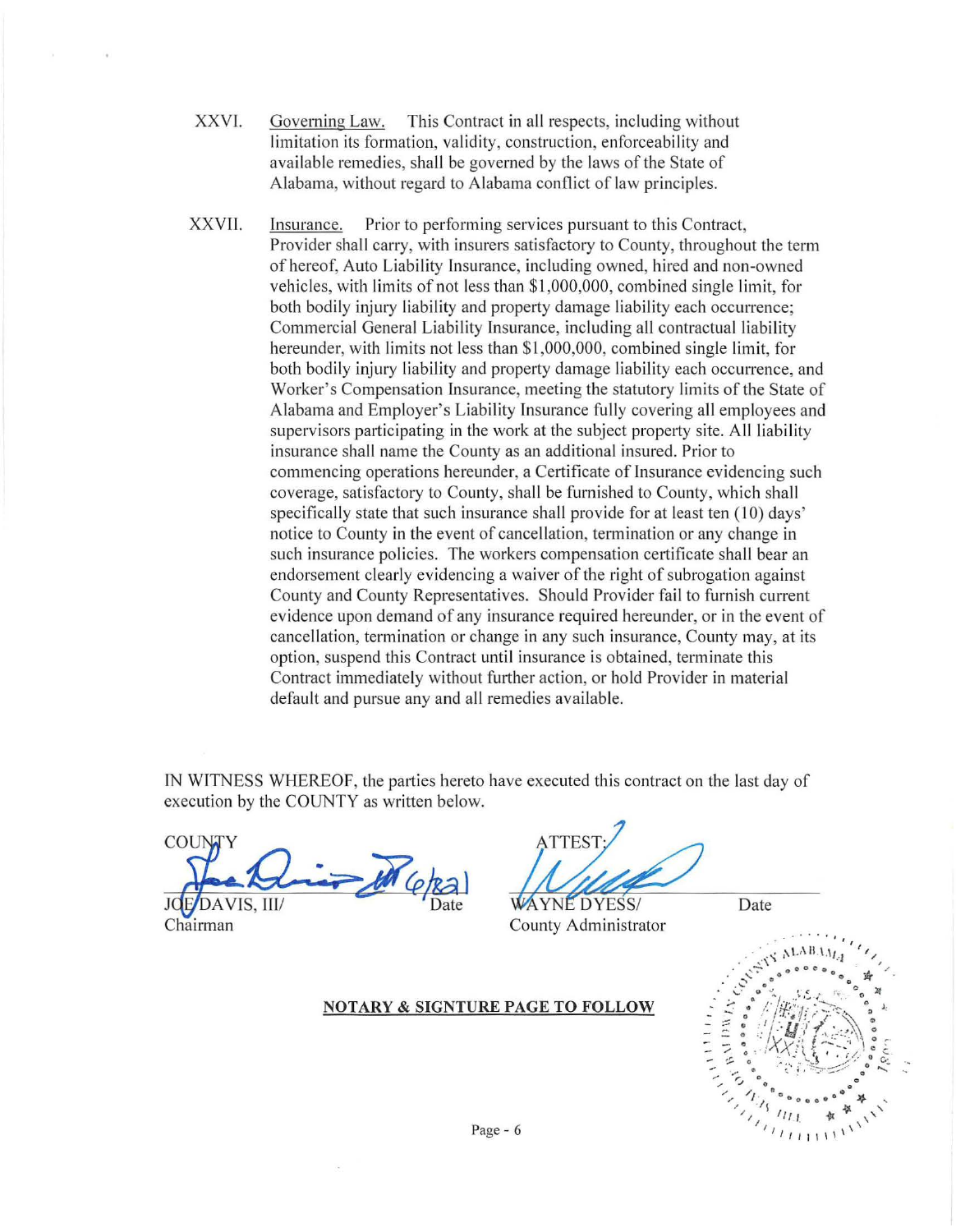State of Alabama (1)

County of Baldwin )

 $\frac{1}{\sqrt{1-\frac{1}{\sqrt{1-\frac{1}{\sqrt{1-\frac{1}{\sqrt{1-\frac{1}{\sqrt{1-\frac{1}{\sqrt{1-\frac{1}{\sqrt{1-\frac{1}{\sqrt{1-\frac{1}{\sqrt{1-\frac{1}{\sqrt{1-\frac{1}{\sqrt{1-\frac{1}{\sqrt{1-\frac{1}{\sqrt{1-\frac{1}{\sqrt{1-\frac{1}{\sqrt{1-\frac{1}{\sqrt{1-\frac{1}{\sqrt{1-\frac{1}{\sqrt{1-\frac{1}{\sqrt{1-\frac{1}{\sqrt{1-\frac{1}{\sqrt{1-\frac{1}{\sqrt{1-\frac{1}{\sqrt{1-\frac{1}{\sqrt{1-\frac{1$ hereby certify that, Joe Davis, III, whose name as Chairman of Baldwin County Commission, and Wayne Dyess, whose name as County Administrator, are known to me, acknowledged before me on this day that, being informed of the contents of the Contract for Professional and Construction Services, they, as such officers and with full authority, executed same knowingly and with full authority to do so on behalf of said Commission.

Given under my hand and official seal, this the day of  $\mu$ 

**Notary Public** 

My Commission Expires

My Commission Expires: November 15, 2023



## PROVIDER:

*Bacik Group, LLC dba Blackbird Roofing* 

MAY 21 /Date OPERATIONS DIRECTOR

State of Alabama)

County of Baldwin)

. [OWXIEV YOLTONSON] Notary Public in and for said County and State, hereby certify at JOWE SN: Plux as Courcitions Dreed Bacik Group, LLC dba Blackbird Roofing, whose name is signed to the foregoing in that capacity, and who is known to me, acknowledged before me on this day that, being informed of the contents of the foregoing, he executed the same voluntarily on the day the same bears date for and as an act of said Bacik Group, LLC dba Blackbird Roofing.

| GIVEN under my hand and seal on this the                                                                                    | day of                                                |
|-----------------------------------------------------------------------------------------------------------------------------|-------------------------------------------------------|
| <b>TAYLOR PATTERSON</b><br><b>NOTARY PUBLIC</b><br>State of Alabama - State at Large<br>My Commission Expires June 14, 2022 | Notary Public<br>My Commission Expires TIMA, 14, 2022 |